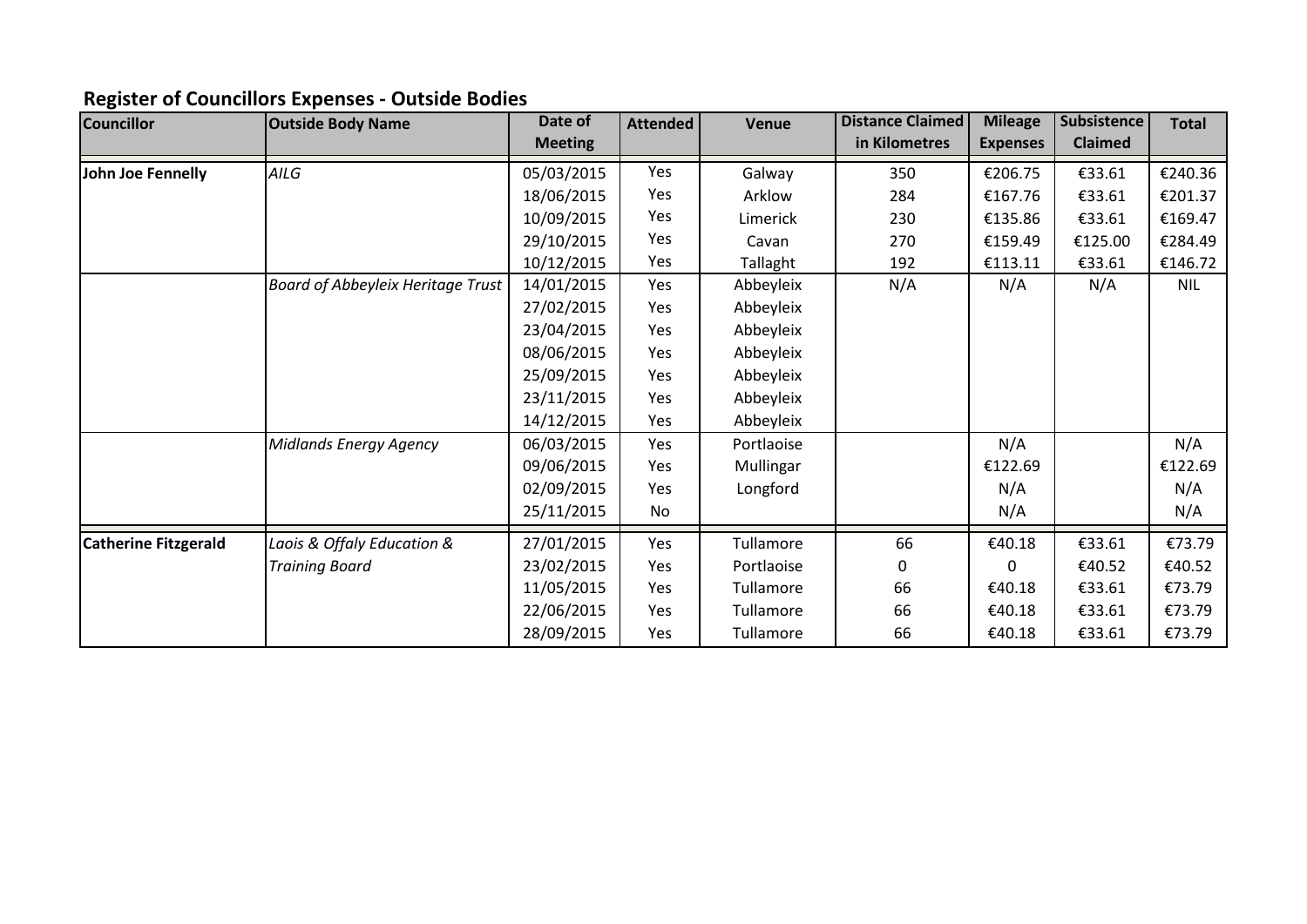|                       | Eastern & Midland Regional        | 16/01/2015 | Yes       | Dublin     | 87  | €105.93 | €33.61  | €139.54    |
|-----------------------|-----------------------------------|------------|-----------|------------|-----|---------|---------|------------|
|                       | Assembly                          | 13/02/2015 | Yes       | Dublin     | 87  | €105.93 | €33.61  | €139.54    |
|                       |                                   | 20/03/2015 | Yes       | Dublin     | 87  | €105.93 | €33.61  | €139.54    |
|                       |                                   | 24/04/2015 | Yes       | Dublin     | 87  | €105.93 | €33.61  | €139.54    |
|                       |                                   | 08/05/2015 | Yes       | Dublin     | 87  | €105.93 | €33.61  | €139.54    |
|                       |                                   | 12/06/2015 | Yes       | Tullamore  | 140 | €85.23  | N/A     | €85.23     |
|                       |                                   | 10/07/2015 | Yes       | Dublin     | 174 | €105.93 | €33.61  | €139.54    |
|                       |                                   | 11/09/2015 | Yes       | Dublin     | 174 | €105.93 | €33.61  | €139.54    |
|                       |                                   | 08/10/2015 | Yes       | Dublin     | 174 | €105.93 | €33.61  | €139.54    |
|                       |                                   | 13/11/2015 | Yes       | Dublin     | 174 | €105.93 | €33.61  | €139.54    |
|                       |                                   | 11/12/2015 | Yes       | Dublin     | 174 | €105.93 | €33.61  | €139.54    |
|                       | Laois Advocacy Against Domestic   | 23/02/2015 | Yes       | Portlaoise | N/A | N/A     | N/A     | <b>NIL</b> |
|                       | Abuse Ltd                         | 26/03/2015 | No        | Portlaoise |     |         |         |            |
|                       |                                   | 08/05/2015 | No        | Portlaoise |     |         |         |            |
|                       |                                   | 02/09/2015 | No        | Portlaoise |     |         |         |            |
|                       | <b>Board of Laois Partnership</b> | 14/01/2015 | Yes       | Portlaoise | N/A | N/A     | N/A     | <b>NIL</b> |
|                       | Company Ltd                       | 04/02/2015 | Yes       | Portlaoise |     |         |         |            |
|                       |                                   | 04/03/2015 | Yes       | Portlaoise |     |         |         |            |
|                       |                                   | 25/03/2015 | Yes       | Portlaoise |     |         |         |            |
|                       |                                   | 06/05/2015 | No        | Portlaoise |     |         |         |            |
|                       |                                   | 03/06/2015 | Yes       | Portlaoise |     |         |         |            |
|                       |                                   | 01/07/2015 | Yes       | Portlaoise |     |         |         |            |
|                       |                                   | 02/09/2015 | <b>No</b> | Portlaoise |     |         |         |            |
|                       |                                   | 07/10/2015 | Yes       | Portlaoise |     |         |         |            |
|                       |                                   | 02/12/2015 | Yes       | Portlaoise |     |         |         |            |
| <b>Paschal McEvoy</b> | AILG                              | 05/03/2015 | Yes       | Galway     | 346 | €204.38 | €33.61  | €237.99    |
|                       |                                   | 18/06/2015 | Yes       | Arklow     | 232 | €137.04 | €33.61  | €170.65    |
|                       |                                   | 10/09/2015 | Yes       | Limerick   | 265 | €155.94 | €33.61  | €189.55    |
|                       |                                   | 29/10/2015 | Yes       | Cavan      | 262 | €154.76 | €125.00 | €279.76    |
|                       |                                   | 10/12/2015 | Yes       | Tallaght   | 190 | €112.23 | €33.61  | €145.84    |
|                       |                                   |            |           |            |     |         |         |            |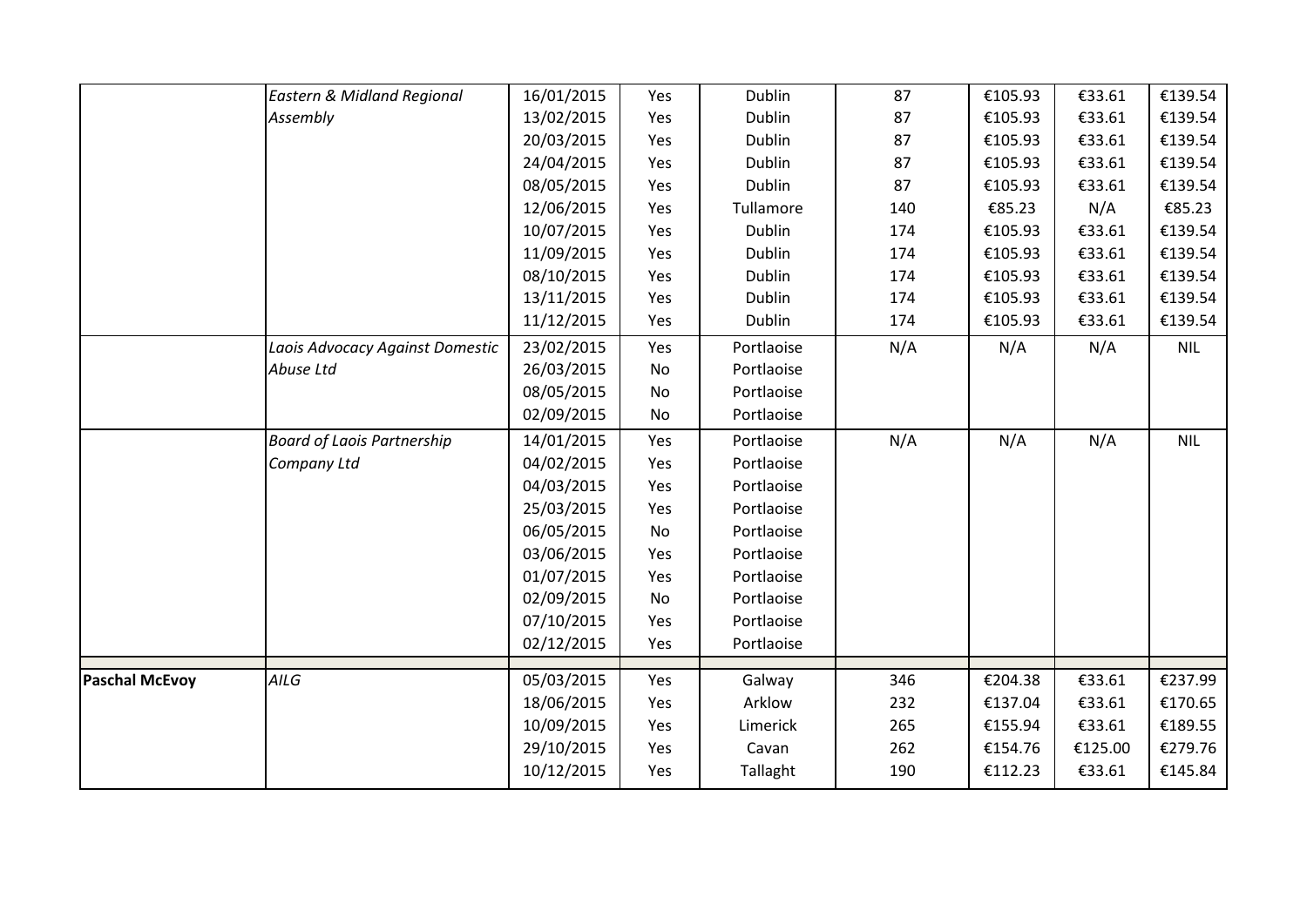| Laois & Offaly Education &      | 27/01/2015 | Yes | Tullamore     | 90  | €54.79 | €33.61 | €88.40     |
|---------------------------------|------------|-----|---------------|-----|--------|--------|------------|
| <b>Training Board</b>           | 23/02/2015 | Yes | Portlaoise    | 22  | €13.39 | €33.61 | €47.00     |
|                                 | 27/04/2015 | Yes | Portlaoise    | 22  | €13.39 | €33.61 | €47.00     |
|                                 | 11/05/2015 | Yes | Tullamore     | 90  | €54.79 | €33.61 | €88.40     |
|                                 | 25/05/2015 | Yes | Portlaoise    | 22  | €13.39 | 0      | €13.39     |
|                                 | 26/05/2015 | Yes | Rathdowney    | 40  | €24.35 | 0      | €24.35     |
|                                 | 22/06/2015 | Yes | Tullamore     | 90  | €54.79 | €33.61 | €88.40     |
|                                 | 27/07/2015 | Yes | Portlaoise    | 22  | €13.39 | 0      | €13.39     |
|                                 | 28/08/2015 | Yes | Tullamore     | 90  | €54.79 | €33.61 | €88.40     |
|                                 | 23/11/2015 | Yes | Portlaoise    | 22  | €13.39 | €33.61 | €47.00     |
| Laois Arts Theatre Company Ltd  | 23/03/2015 | Yes | Portlaoise    | N/A | N/A    | N/A    | N/A        |
|                                 | 22/06/2015 | Yes | Portlaoise    |     |        |        |            |
|                                 | 14/09/2015 | No  | Portlaoise    |     |        |        |            |
|                                 | 07/12/2015 | Yes | Portlaoise    |     |        |        |            |
| Portarlington Leisure Centre    | 21/01/2015 | Yes | Portarlington | N/A | N/A    | N/A    | <b>NIL</b> |
|                                 | 29/01/2015 | Yes | Portarlington |     |        |        |            |
|                                 | 18/02/2015 | Yes | Portarlington |     |        |        |            |
|                                 | 18/03/2015 | Yes | Portarlington |     |        |        |            |
|                                 | 15/04/2015 | Yes | Portarlington |     |        |        |            |
|                                 | 10/06/2015 | No  | Portarlington |     |        |        |            |
|                                 | 15/07/2015 | Yes | Portarlington |     |        |        |            |
|                                 | 26/08/2015 | No  | Portarlington |     |        |        |            |
|                                 | 02/09/2015 | Yes | Portarlington |     |        |        |            |
|                                 | 28/10/2015 | Yes | Portarlington |     |        |        |            |
|                                 | 02/12/2015 | Yes | Portarlington |     |        |        |            |
| Portarlington Enterprise Centre | 16/01/2015 | Yes | Portarlington | N/A | N/A    | N/A    | N/A        |
|                                 | 19/05/2015 | No  | Portarlington |     |        |        |            |
|                                 | 16/07/2015 | Yes | Portarlington |     |        |        |            |
|                                 | 20/10/2015 | Yes | Portarlington |     |        |        |            |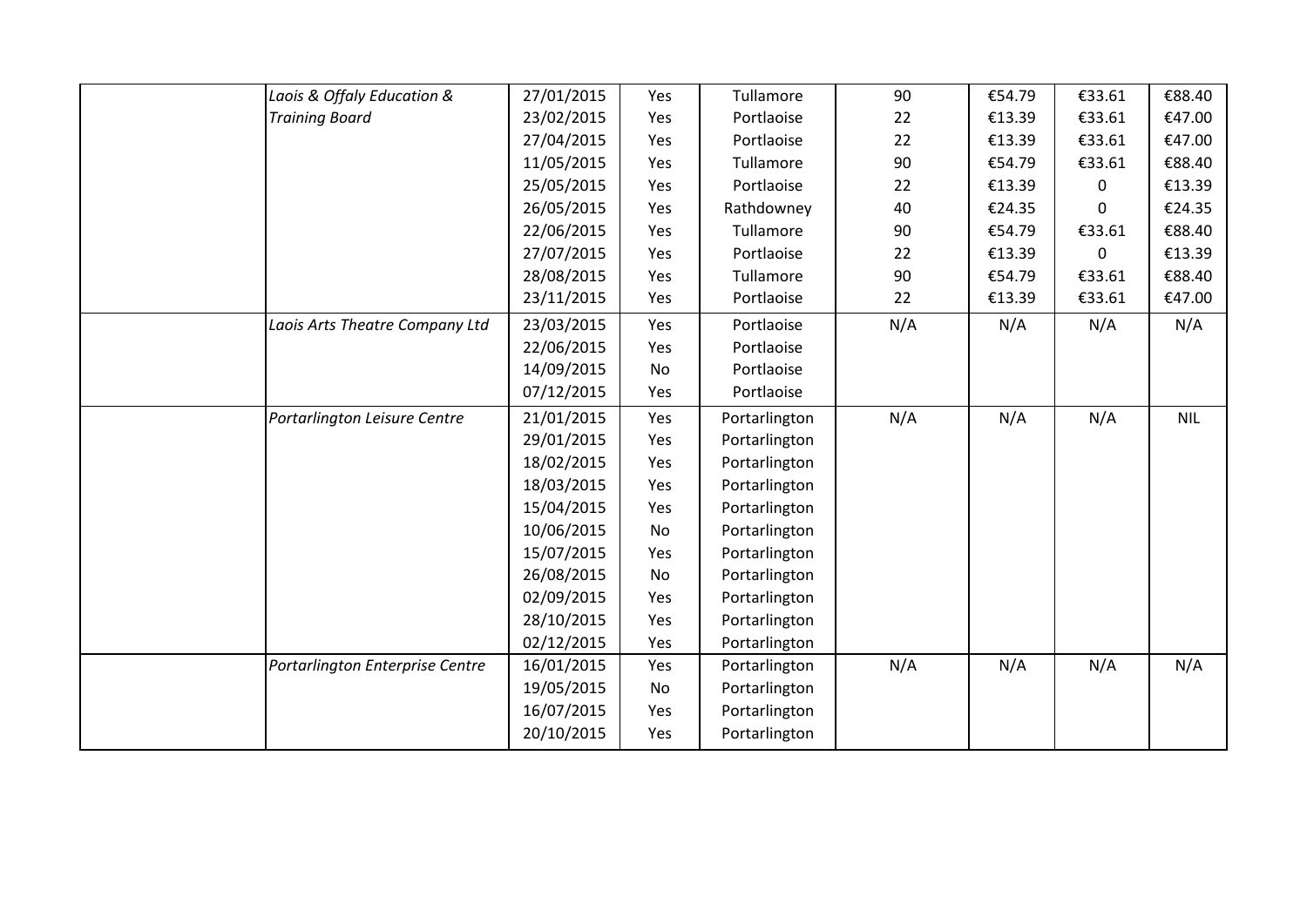|                               | <b>Midland Regional Drugs Task</b>    | 05/02/2015 | No        | Tullamore      | N/A    | N/A         | N/A      | <b>NIL</b> |
|-------------------------------|---------------------------------------|------------|-----------|----------------|--------|-------------|----------|------------|
|                               | Force                                 | 25/03/2015 | No        | Athlone        | N/A    | N/A         | N/A      | <b>NIL</b> |
|                               |                                       | 18/06/2015 | <b>No</b> | Tullamore      | N/A    | N/A         | N/A      | <b>NIL</b> |
|                               |                                       | 09/07/2015 | Yes       | Tullamore      | 90     | Combined    | Combined | €217.34    |
|                               |                                       | 11/09/2015 | Yes       | Tullamore      | 90     | Combined    | Combined | for 3      |
|                               |                                       | 13/10/2015 | Yes       | Athlone        | 177    | Combined    | Combined | meetings   |
|                               |                                       | 10/12/2015 | No        | Tullamore      | N/A    | N/A         | N/A      | N/A        |
| <b>Patrick Bracken</b>        | <b>Eastern &amp; Midland Regional</b> | 16/01/2015 | Yes       | Dublin         | 99     | €120.54     | €33.61   | €154.15    |
|                               | Assembly                              | 13/02/2015 | Yes       | Dublin         | 99     | €120.54     | €33.61   | €154.15    |
|                               |                                       | 10/03/2015 | Yes       | Ballaghnadreen | 286    | €160.11     | €33.61   | €193.72    |
|                               |                                       | 20/03/2015 | Yes       | Dublin         | 99     | €120.54     | €33.61   | €154.15    |
|                               |                                       | 24/04/2015 | Yes       | Dublin         | 99     | €120.54     | €33.61   | €154.15    |
|                               |                                       | 08/05/2015 | Yes       | Dublin         | 99     | €120.54     | €33.61   | €154.15    |
|                               |                                       | 28/05/2015 | Yes       | Ballaghnadreen | 286    | €160.11     | €33.61   | €193.72    |
|                               |                                       | 12/06/2015 | Yes       | Tullamore      | 92     | €56.00      | N/A      | €56.00     |
|                               |                                       | 10/07/2015 | Yes       | Dublin         | 198    | €120.54     | €33.61   | €154.15    |
|                               |                                       | 11/09/2015 | No        | Dublin         |        |             |          |            |
|                               |                                       | 08/10/2015 | No        | Dublin         | $---$  |             | -----    |            |
|                               |                                       | 13/11/2015 | Yes       | Dublin         | 198    | €120.54     | €33.61   | €154.15    |
|                               |                                       | 11/12/2015 | Yes       | Dublin         | 198    | €120.54     | €33.61   | €154.15    |
| <b>Caroline Dwane Stanley</b> | Laois & Offaly Education &            | 27/01/2015 | Yes       | Tullamore      | 66     | €40.18      | €33.61   | €73.79     |
|                               | <b>Training Board</b>                 | 23/02/2015 | Yes       | Portlaoise     | ----   | 0           | €40.52   | €40.52     |
|                               |                                       | 27/04/2015 | Yes       | Portlaoise     | -----  | $\Omega$    | €40.52   | €40.52     |
|                               |                                       | 11/05/2015 | Yes       | Tullamore      | 66     | €40.18      | €33.61   | €73.79     |
|                               |                                       | 25/05/2015 | Yes       | Portlaoise     | -----  | $\Omega$    | €40.52   | €40.52     |
|                               |                                       | 22/06/2015 | Yes       | Tullamore      | 66     | €40.18      | €33.61   | €73.79     |
|                               |                                       | 28/09/2015 | Yes       | Tullamore      | 66     | €40.18      | €33.61   | €73.79     |
|                               |                                       | 23/11/2015 | Yes       | Portlaoise     | ------ | $\mathbf 0$ | €40.52   | €40.52     |
|                               |                                       |            |           |                |        |             |          |            |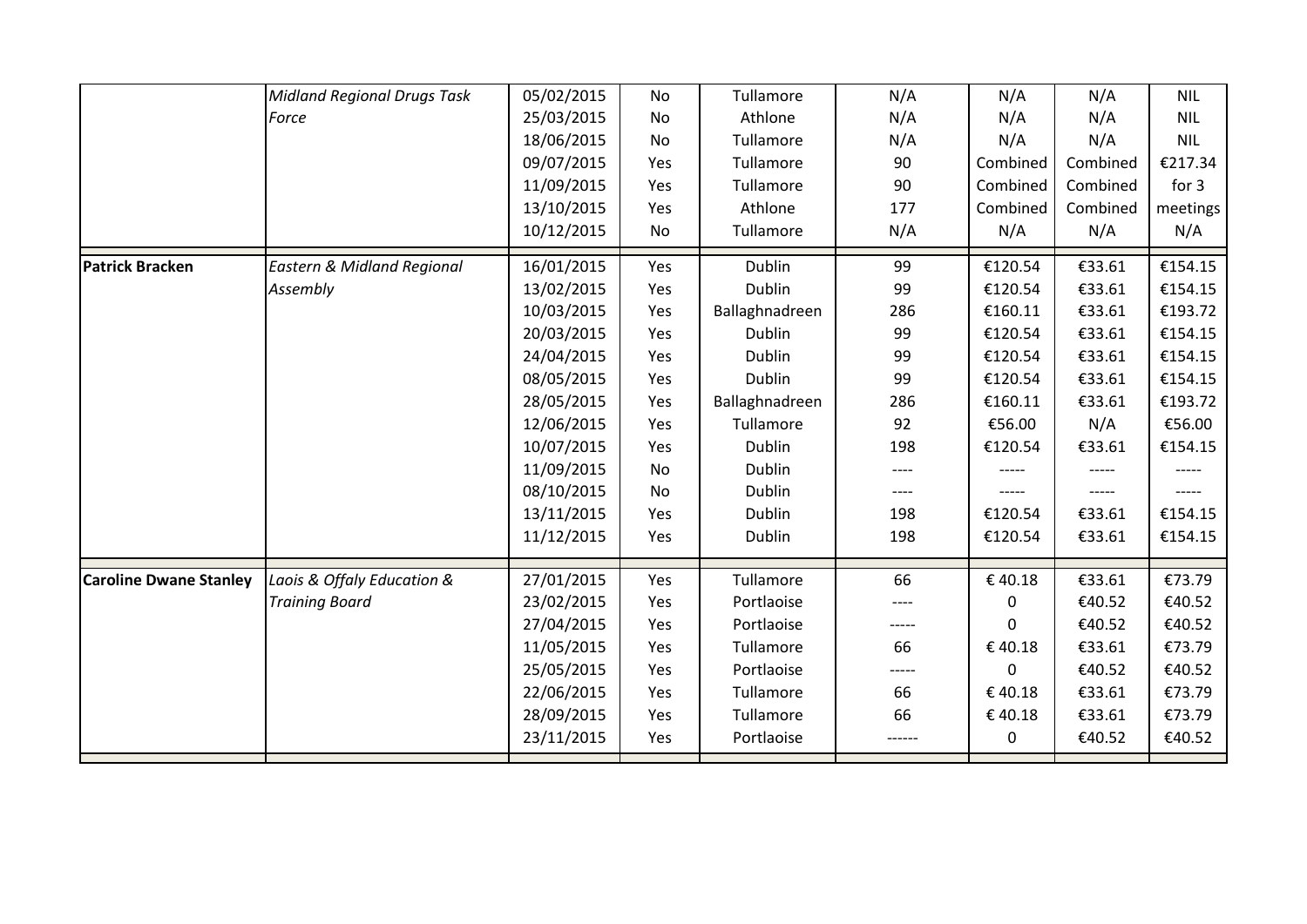| <b>Tom Mulhall</b>   | Portarlington Leisure Centre      | 21/01/2015 | Yes       | Portarlington | N/A | N/A | N/A | <b>NIL</b> |
|----------------------|-----------------------------------|------------|-----------|---------------|-----|-----|-----|------------|
|                      |                                   | 29/01/2015 | Yes       | Portarlington |     |     |     |            |
|                      |                                   | 18/02/2015 | Yes       | Portarlington |     |     |     |            |
|                      |                                   | 18/03/2015 | Yes       | Portarlington |     |     |     |            |
|                      |                                   | 15/04/2015 | Yes       | Portarlington |     |     |     |            |
|                      |                                   | 10/06/2015 | Yes       | Portarlington |     |     |     |            |
|                      |                                   | 15/07/2015 | Yes       | Portarlington |     |     |     |            |
|                      |                                   | 26/08/2015 | Yes       | Portarlington |     |     |     |            |
|                      |                                   | 02/09/2015 | No        | Portarlington |     |     |     |            |
|                      |                                   | 28/10/2015 | Yes       | Portarlington |     |     |     |            |
|                      |                                   | 02/12/2015 | Yes       | Portarlington |     |     |     |            |
|                      | Portarlington Enterprise Centre   | 16/01/2015 | Yes       | Portarlington | N/A | N/A | N/A | <b>NIL</b> |
|                      |                                   | 19/05/2015 | Yes       | Portarlington |     |     |     |            |
|                      |                                   | 16/07/2015 | Yes       | Portarlington |     |     |     |            |
|                      |                                   | 20/10/2015 | Yes       | Portarlington |     |     |     |            |
| <b>Aidan Mullins</b> | <b>Board of Laois Partnership</b> | 14/01/2015 | Yes       | Portlaoise    | N/A | N/A | N/A | <b>NIL</b> |
|                      | Company Ltd                       | 04/02/2015 | Yes       | Portlaoise    |     |     |     |            |
|                      |                                   | 04/03/2015 | No        | Portlaoise    |     |     |     |            |
|                      |                                   | 25/03/2015 | Yes       | Portlaoise    |     |     |     |            |
|                      |                                   | 06/05/2015 | Yes       | Portlaoise    |     |     |     |            |
|                      |                                   | 03/06/2015 | Yes       | Portlaoise    |     |     |     |            |
| <b>William Aird</b>  | Portlaoise Leisure Centre         | 15/01/2015 | Yes       | Portlaoise    | N/A | N/A | N/A | <b>NIL</b> |
|                      |                                   | 26/02/2015 | Yes       | Portlaoise    |     |     |     |            |
|                      |                                   | 19/03/2015 | Yes       | Portlaoise    |     |     |     |            |
|                      |                                   | 04/06/2015 | Yes       | Portlaoise    |     |     |     |            |
|                      |                                   | 08/07/2015 | Yes       | Portlaoise    |     |     |     |            |
|                      |                                   | 15/10/2015 | Yes       | Portlaoise    |     |     |     |            |
|                      | Portlaoise Entreprise Centre      | 29/04/2015 | No        | Portlaoise    | N/A | N/A | N/A | <b>NIL</b> |
|                      |                                   | 17/06/2015 | Yes       | Portlaoise    |     |     |     |            |
|                      |                                   | 17/09/2015 | <b>No</b> | Portlaoise    |     |     |     |            |
|                      |                                   | 22/10/2015 | No        | Portlaoise    |     |     |     |            |
|                      |                                   |            |           |               |     |     |     |            |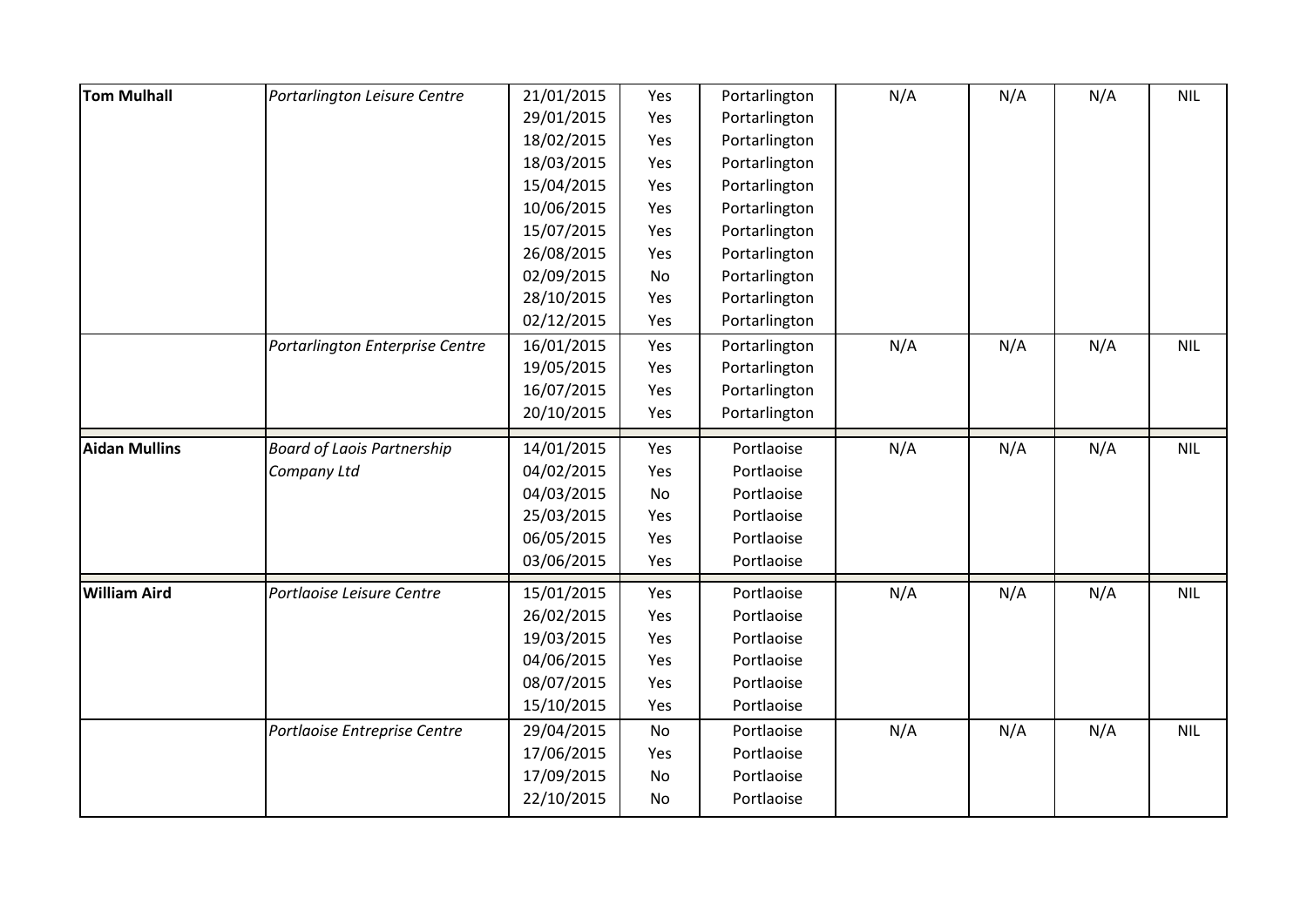|                        | Dublin-Mid Leinster Regional      | 17/02/2015               | Yes              | Tullamore                | N/A | €44.08  | €13.71 | €57.79     |
|------------------------|-----------------------------------|--------------------------|------------------|--------------------------|-----|---------|--------|------------|
|                        | <b>Health Forum</b>               | 10/03/2015               | Yes              | Naas                     |     | €62.69  | €13.71 | €76.40     |
|                        |                                   | 28/04/2015               | Yes              | Tullamore                |     | €44.08  | €13.71 | €57.79     |
|                        |                                   | 19/05/2015               | Yes              | Tullamore                |     | €44.08  | €13.71 | €57.79     |
|                        |                                   | 16/06/2015               | Yes              | Naas                     |     | €62.69  | €13.71 | €76.40     |
|                        |                                   | 07/07/2015               | <b>No</b>        | Tullamore                |     | ------- | ------ | -----      |
|                        |                                   | 15/09/2015               | Yes              | Tullamore                |     | €44.08  | €13.71 | €57.79     |
|                        |                                   | 20/10/2015               | Yes              | <b>Naas</b>              |     | €62.69  | €13.71 | €57.79     |
|                        |                                   | 17/11/2015               | <b>No</b>        | Tullamore                |     | -----   | ------ | --------   |
|                        |                                   | 15/12/2015               | Yes              | <b>Naas</b>              |     | €62.69  | €13.71 | €76.40     |
|                        |                                   |                          |                  |                          |     |         |        |            |
|                        | <b>Board of Laois Partnership</b> | 14/01/2015<br>04/02/2015 | Yes<br>Yes       | Portlaoise<br>Portlaoise | N/A | N/A     | N/A    | <b>NIL</b> |
|                        | Company Ltd                       |                          |                  | Portlaoise               |     |         |        |            |
|                        |                                   | 04/03/2015<br>25/03/2015 | Yes              | Portlaoise               |     |         |        |            |
|                        |                                   | 06/05/2015               | Yes              | Portlaoise               |     |         |        |            |
|                        |                                   | 03/06/2015               | Yes              | Portlaoise               |     |         |        |            |
|                        |                                   |                          | No               |                          |     |         |        |            |
|                        |                                   | 01/07/2015               | Yes              | Portlaoise               |     |         |        |            |
|                        |                                   | 02/09/2015<br>07/10/2015 | Yes<br><b>No</b> | Portlaoise<br>Portlaoise |     |         |        |            |
|                        |                                   | 02/12/2015               | Yes              | Portlaoise               |     |         |        |            |
|                        |                                   |                          |                  |                          |     |         |        |            |
| <b>Seamus McDonald</b> | L.A.M.A.                          | 03/01/2015               | Yes              | Dublin                   | 241 | €251.34 |        | €251.34    |
|                        |                                   | 24/01/2015               | Yes              | Dublin                   | 228 | €243.66 |        | €243.66    |
|                        |                                   | 07/03/2015               | Yes              | Sligo                    | 338 | €308.64 |        | €308.64    |
|                        |                                   | 30/05/2015               | Yes              | Ennis                    | 337 | €308.05 |        | €308.05    |
|                        |                                   | 04/07/2015               | Yes              | Kilkenny                 | 141 | €208.28 |        | €208.28    |
|                        |                                   | 05/09/2015               | Yes              | Monaghan                 | 336 | €323.47 |        | €323.47    |
|                        |                                   | 26/09/2015               | Yes              | Cork                     | 380 | €349.46 |        | €349.46    |
|                        |                                   | 31/10/2015               | Yes              | Wexford                  | 152 | €123.39 |        | €123.39    |
|                        |                                   | 05/12/2015               | Yes              | Fingal                   | 221 | €164.15 |        | €164.15    |
|                        |                                   | 12/12/2015               | Yes              | Tralee                   | 424 | €375.40 |        | €375.40    |
|                        | Laois Transport for Rural         | No Meetings              |                  |                          |     |         |        |            |
|                        | Integration Prog.                 | Held                     |                  |                          |     |         |        |            |
|                        |                                   |                          |                  |                          |     |         |        |            |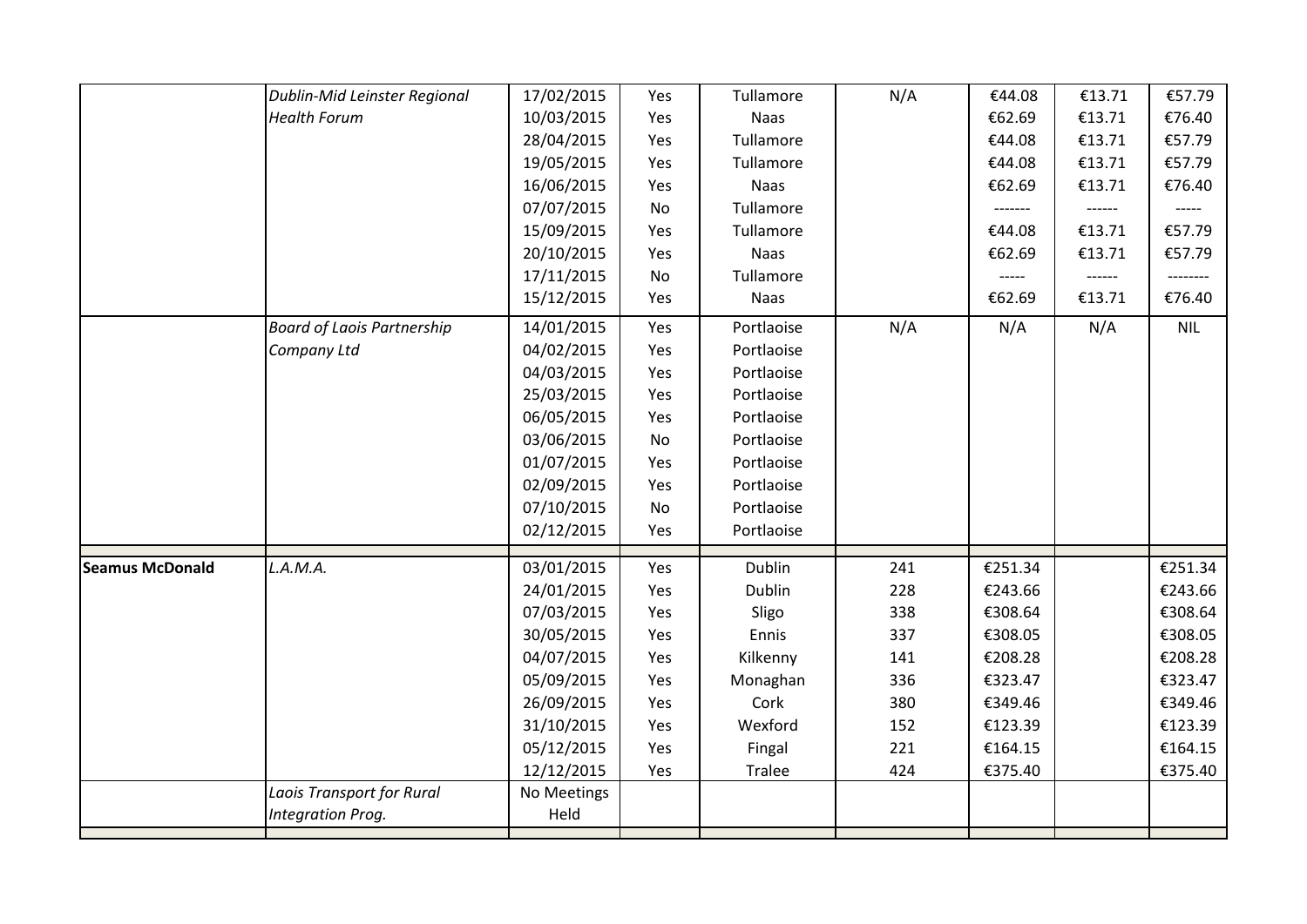| John King            | Laois & Offaly Education &          | 27/01/2015 | Yes | Tullamore   | 136 | €82.80  | €33.61 | €116.41    |
|----------------------|-------------------------------------|------------|-----|-------------|-----|---------|--------|------------|
|                      | <b>Training Board</b>               | 23/02/2015 | Yes | Portlaoise  | 70  | €42.62  | €33.61 | €76.23     |
|                      |                                     | 03/02/2015 | Yes | Rathdowney  | 0   | 0       | €40.52 | €40.52     |
|                      |                                     | 27/04/2015 | Yes | Portlaoise  | 70  | €42.62  | €33.61 | €76.23     |
|                      |                                     | 11/05/2015 | Yes | Tullamore   | 136 | €82.80  | €33.61 | €116.41    |
|                      |                                     | 22/06/2015 | Yes | Tullamore   | 136 | €82.80  | €33.61 | €116.41    |
|                      |                                     | 27/07/2015 | Yes | Portlaoise  | 70  | €42.62  | €33.61 | €76.23     |
|                      |                                     | 28/09/2015 | Yes | Tullamore   | 136 | €82.80  | €33.61 | €116.41    |
|                      |                                     | 23/11/2015 | Yes | Portlaoise  | 70  | €42.62  | €33.61 | €76.23     |
|                      | <b>Dublin-Mid Leinster Regional</b> | 17/02/2015 | Yes | Tullamore   |     | €84.24  | €13.71 | €97.75     |
|                      | <b>Health Forum</b>                 | 10/03/2015 | Yes | <b>Naas</b> |     | €101.87 | €13.71 | €115.58    |
|                      |                                     | 28/04/2015 | Yes | Tullamore   |     | €84.24  | €13.71 | €97.75     |
|                      |                                     | 19/05/2015 | Yes | Tullamore   |     | €84.24  | €13.71 | €97.75     |
|                      |                                     | 16/06/2015 | Yes | <b>Naas</b> |     | €101.87 | €13.71 | €115.58    |
|                      |                                     | 07/07/2015 | Yes | Tullamore   |     | €84.24  | €13.71 | €97.75     |
|                      |                                     | 15/09/2015 | Yes | Tullamore   |     | €84.24  | €13.71 | €97.75     |
|                      |                                     | 20/10/2015 | Yes | <b>Naas</b> |     | €101.87 | €13.71 | €115.58    |
|                      |                                     | 17/11/2015 | Yes | Tullamore   |     | €84.24  | €13.71 | €97.75     |
|                      |                                     | 15/12/2015 | Yes | Naas        |     | €101.87 | €13.71 | €115.58    |
| <b>David Goodwin</b> | AILG                                | 05/03/2015 | No  | Galway      | N/A | N/A     | N/A    | <b>NIL</b> |
|                      |                                     | 18/06/2015 | No  | Arklow      |     |         |        | <b>NIL</b> |
|                      |                                     | 10/09/2015 | No  | Limerick    |     |         |        | <b>NIL</b> |
|                      |                                     | 29/10/2015 | No  | Cavan       |     |         |        | <b>NIL</b> |
|                      |                                     | 10/12/2015 | No  | Tallaght    |     |         |        | <b>NIL</b> |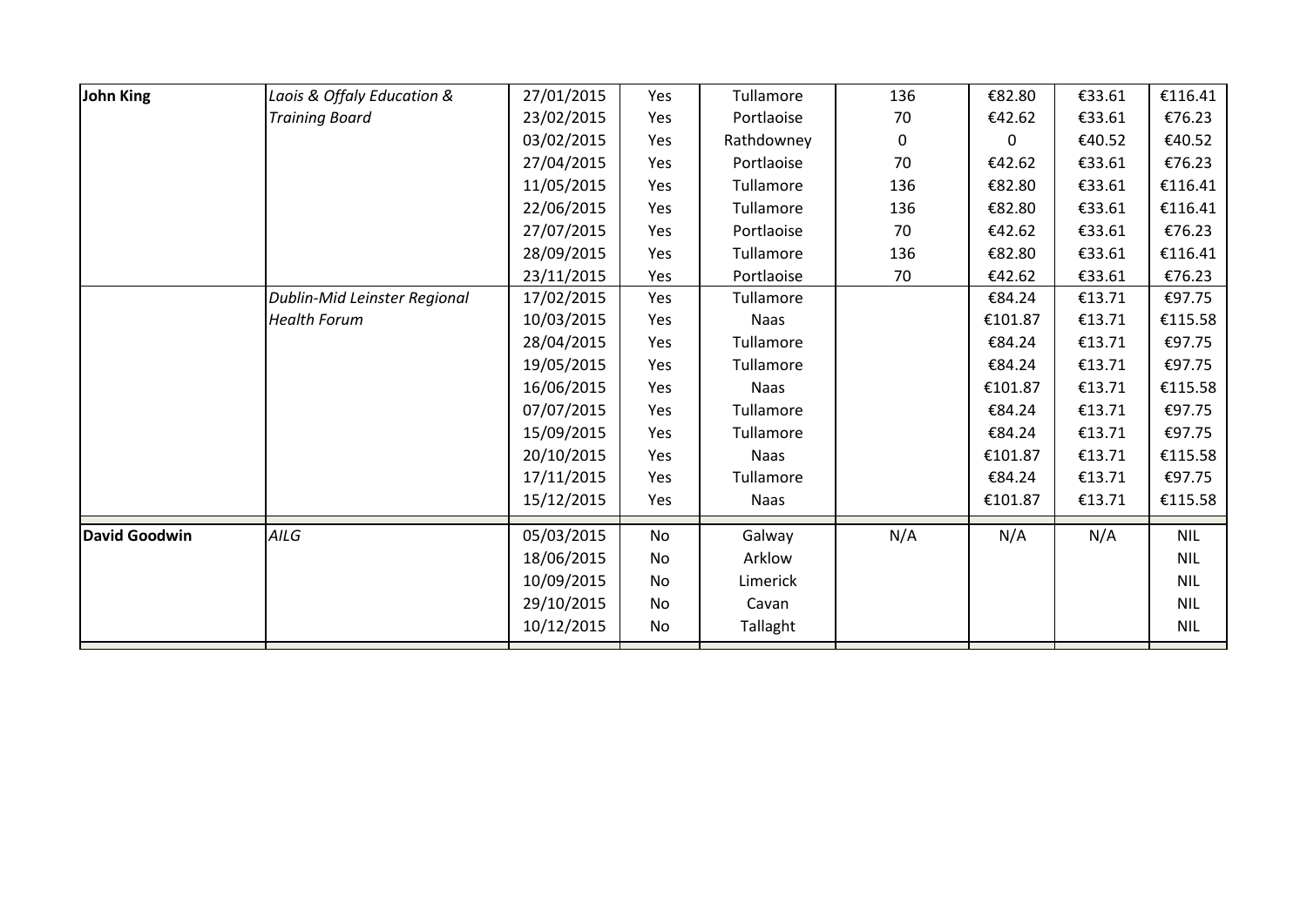| <b>Padraig Fleming</b> | Portarlington Leisure Centre | 21/01/2015 | Yes | Portarlington | N/A | N/A    | N/A    | <b>NIL</b> |
|------------------------|------------------------------|------------|-----|---------------|-----|--------|--------|------------|
|                        |                              | 29/01/2015 | Yes | Portarlington |     |        |        |            |
|                        |                              | 18/02/2015 | Yes | Portarlington |     |        |        |            |
|                        |                              | 18/03/2015 | Yes | Portarlington |     |        |        |            |
|                        |                              | 15/04/2015 | Yes | Portarlington |     |        |        |            |
|                        |                              | 10/06/2015 | No  | Portarlington |     |        |        |            |
|                        |                              | 15/07/2015 | Yes | Portarlington |     |        |        |            |
|                        |                              | 26/08/2015 | No  | Portarlington |     |        |        |            |
|                        |                              | 02/09/2015 | No  | Portarlington |     |        |        |            |
|                        |                              | 28/10/2015 | Yes | Portarlington |     |        |        |            |
|                        |                              | 02/12/2015 | Yes | Portarlington |     |        |        |            |
|                        | Dublin-Mid Leinster Regional | 17/02/2015 | Yes | Tullamore     | N/A | €67.59 | €13.71 | €81.30     |
|                        | <b>Health Forum</b>          | 10/03/2015 | Yes | Naas          |     | €74.45 | €13.71 | €88.16     |
|                        |                              | 28/04/2015 | Yes | Tullamore     |     | €67.59 | €13.71 | €81.30     |
|                        |                              | 19/05/2015 | Yes | Tullamore     |     | €67.59 | €13.71 | €81.30     |
|                        |                              | 16/06/2015 | Yes | Naas          |     | €74.45 | €13.71 | €88.16     |
|                        |                              | 07/07/2015 | Yes | Tullamore     |     | €67.59 | €13.71 | €81.30     |
|                        |                              | 15/09/2015 | Yes | Tullamore     |     | €67.59 | €13.71 | €81.30     |
|                        |                              | 20/10/2015 | Yes | <b>Naas</b>   |     | €74.45 | €13.71 | €88.16     |
|                        |                              | 17/11/2015 | Yes | Tullamore     |     | €67.59 | €13.71 | €81.30     |
|                        |                              | 15/12/2015 | Yes | Naas          |     | €74.45 | €13.71 | €88.16     |
| <b>John Moran</b>      | Laois Tourism Company Ltd    | 09/03/2015 | Yes | Portlaoise    | N/A | N/A    | N/A    | <b>NIL</b> |
|                        |                              | 12/03/2015 | Yes | Portlaoise    |     |        |        |            |
|                        |                              | 10/04/2015 | No  | Portlaoise    |     |        |        |            |
|                        |                              | 15/05/2015 | Yes | Portlaoise    |     |        |        |            |
|                        |                              | 02/09/2015 | No  | Portlaoise    |     |        |        |            |
| <b>Noel Tuohy</b>      | Portlaoise Leisure Centre    | 15/01/2015 | Yes | Portlaoise    | N/A | N/A    | N/A    | <b>NIL</b> |
|                        |                              | 26/02/2015 | Yes | Portlaoise    |     |        |        |            |
|                        |                              | 19/03/2015 | Yes | Portlaoise    |     |        |        |            |
|                        |                              | 04/06/2015 | No  | Portlaoise    |     |        |        |            |
|                        |                              | 08/07/2015 | Yes | Portlaoise    |     |        |        |            |
|                        |                              | 15/10/2015 | Yes | Portlaoise    |     |        |        |            |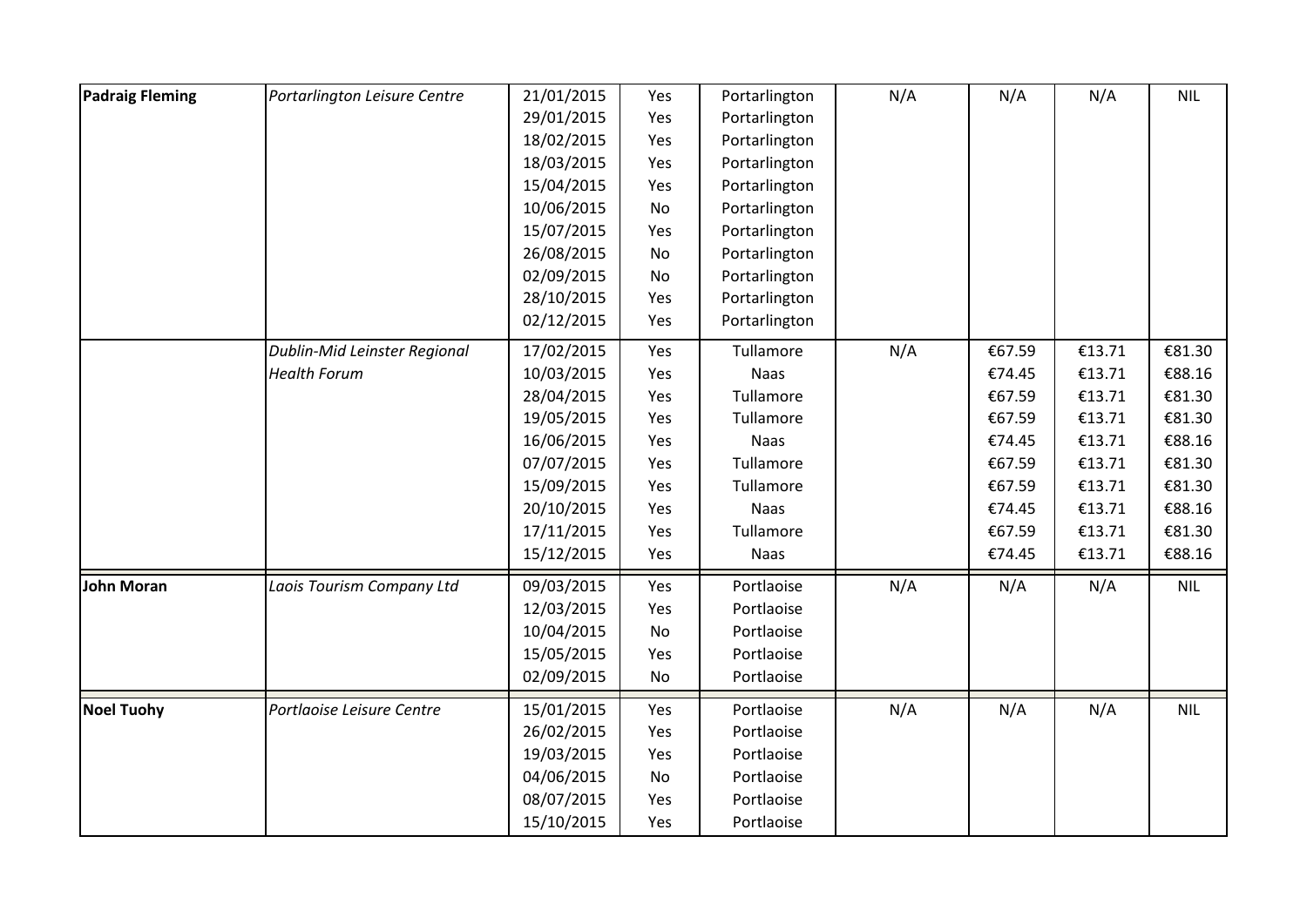|                    | Treo Nua Resource Centre             | 20/04/2015 | Yes | Portlaoise | N/A | N/A     | N/A        | <b>NIL</b> |
|--------------------|--------------------------------------|------------|-----|------------|-----|---------|------------|------------|
|                    |                                      | 18/05/2015 | No  | Portlaoise |     |         |            |            |
|                    |                                      | 13/07/2015 | No  | Portlaoise |     |         |            |            |
|                    |                                      | 21/09/2015 | Yes | Portlaoise |     |         |            |            |
|                    |                                      | 19/10/2015 | No  | Portlaoise |     |         |            |            |
|                    |                                      | 16/11/2015 | No  | Portlaoise |     |         |            |            |
|                    |                                      | 14/12/2015 | No  | Portlaoise |     |         |            |            |
| <b>Jerry Lodge</b> | Laois & Offaly Education &           | 27/01/2015 | Yes | Tullamore  | 66  | €40.18  | €33.61     | €73.79     |
|                    | <b>Training Board</b>                | 23/02/2015 | Yes | Portlaoise |     |         | €40.52     | €40.52     |
|                    |                                      | 22/06/2015 | Yes | Tullamore  | 66  | €40.18  | €33.61     | €73.79     |
|                    | Laois Arts Theatre Company Ltd       | 23/03/2015 | Yes | Portlaoise | N/A | N/A     | N/A        | <b>NIL</b> |
|                    |                                      | 22/06/2015 | No  | Portlaoise |     |         |            |            |
|                    |                                      | 14/09/2015 | No  | Portlaoise |     |         |            |            |
|                    |                                      | 07/12/2015 | Yes | Portlaoise |     |         |            |            |
|                    | Portlaoise Leisure Centre            | 15/01/2015 | Yes | Portlaoise | N/A | N/A     | N/A        | <b>NIL</b> |
|                    |                                      | 26/02/2015 | No  | Portlaoise |     |         |            |            |
|                    |                                      | 19/03/2015 | Yes | Portlaoise |     |         |            |            |
|                    |                                      | 04/06/2015 | Yes | Portlaoise |     |         |            |            |
|                    |                                      | 08/07/2015 | Yes | Portlaoise |     |         |            |            |
|                    |                                      | 15/10/2015 | Yes | Portlaoise |     |         |            |            |
|                    | Portlaoise Enterprise Centre         | 29/04/2015 | Yes | Portlaoise | N/A | N/A     | N/A        | <b>NIL</b> |
|                    |                                      | 17/06/2015 | Yes | Portlaoise |     |         |            |            |
|                    |                                      | 17/09/2015 | No  | Portlaoise |     |         |            |            |
|                    |                                      | 22/10/2015 | No  | Portlaoise |     |         |            |            |
|                    | <b>AGM of IPBMI</b>                  | 01/05/2015 | Yes | Dublin     | 188 | €111.05 | <b>NIL</b> | €111.05    |
|                    | LABEL - Laois Third Level Initiative | 20/04/2015 | Yes | Portlaoise | N/A | N/A     | N/A        | <b>NIL</b> |
|                    |                                      | 17/09/2015 | Yes | Portlaoise |     |         |            |            |
|                    |                                      | 10/12/2015 | Yes | Portlaoise |     |         |            |            |
|                    |                                      |            |     |            |     |         |            |            |